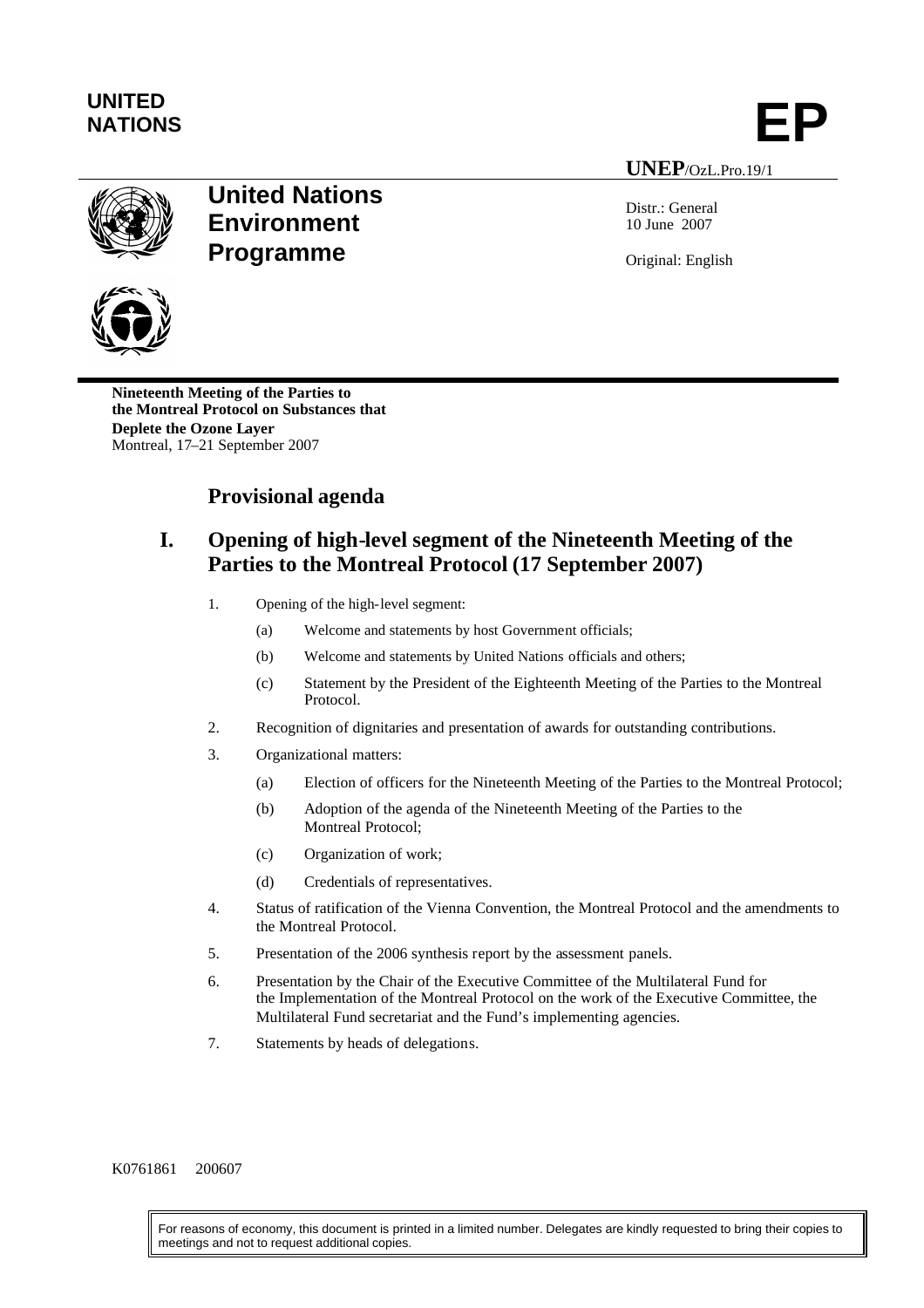### **II. Preparatory segment (commencing 18 September 2007)**

- 1. Organizational matters:
	- (a) Adoption of the agenda of the preparatory segment;
	- (b) Organization of work.
- 2. Consideration of membership of Protocol bodies for 2008:
	- (a) Members of the Implementation Committee;
	- (b) Members of the Executive Committee of the Multilateral Fund for the Implementation of the Montreal Protocol;
	- (c) Co-Chairs of the Open-ended Working Group.
- 3. Financial reports of the trust funds for the Vienna Convention for the Protection of the Ozone Layer and the Montreal Protocol on Substances that Deplete the Ozone Layer and budgets of the Montreal Protocol on Substances that Deplete the Ozone Layer.
- 4. Hydrochlorofluorocarbon (HCFC) issues:
	- (a) Technology and Economic Assessment Panel report on assessment of measures for addressing ozone depletion, with a focus on HCFCs (decision XVIII/12);
	- (b) Consideration of adjustments to the HCFC phase-out schedule of the Montreal Protocol;
	- (c) Consideration of HCFC proposal.
- 5. Consideration of methyl-bromide-related issues:
	- (a) Review of nominations for critical-use exemptions for methyl bromide for 2008 and 2009;
	- (b) Report and proposal on preventing harmful trade in methyl bromide stocks to Article 5 Parties (report of the Eighteenth Meeting of the Parties to the Montreal Protocol (UNEP/OzL.Pro.18/10), para. 97).
- 6. Consideration of issues related to the Multilateral Fund for the Implementation of the Montreal Protocol:
	- (a) Need for a study on the  $2009-2011$  replenishment of the Multilateral Fund;
	- (b) Consideration of the request of the Executive Committee of the Multilateral Fund to change its terms of reference to modify if necessary the number of times that it meets.
- 7. Monitoring transboundary movements of, and preventing illegal trade in, ozone-depleting substances (decision XVIII/18).
- 8. Consideration of issues related to the future challenges to be faced by the Montreal Protocol (decision XVIII/36):
	- (a) Refining the institutional arrangements of the Montreal Protocol;
	- (b) Establishment of a multi-year agenda for the Meeting of the Parties to the Montreal Protocol to address key policy issues identified by the Parties.
- 9. Consideration of issues arising out of the 2007 reports of the Technology and Economic Assessment Panel:
	- (a) Review of nominations for essential-use exemptions for 2008 and 2009;
	- (b) Process agent related proposals (decisions XVII/6 and XVII/8);
	- (c) Technology and Economic Assessment Panel final report on carbon tetrachloride emissions and opportunities for reductions (decision XVIII/10);
	- (d) Consideration of N-propyl bromide proposal (decision XVIII/11);
	- (e) Technology and Economic Assessment Panel report on campaign production of chlorofluorocarbons for production of metered-dose inhalers (decision XVIII/16);